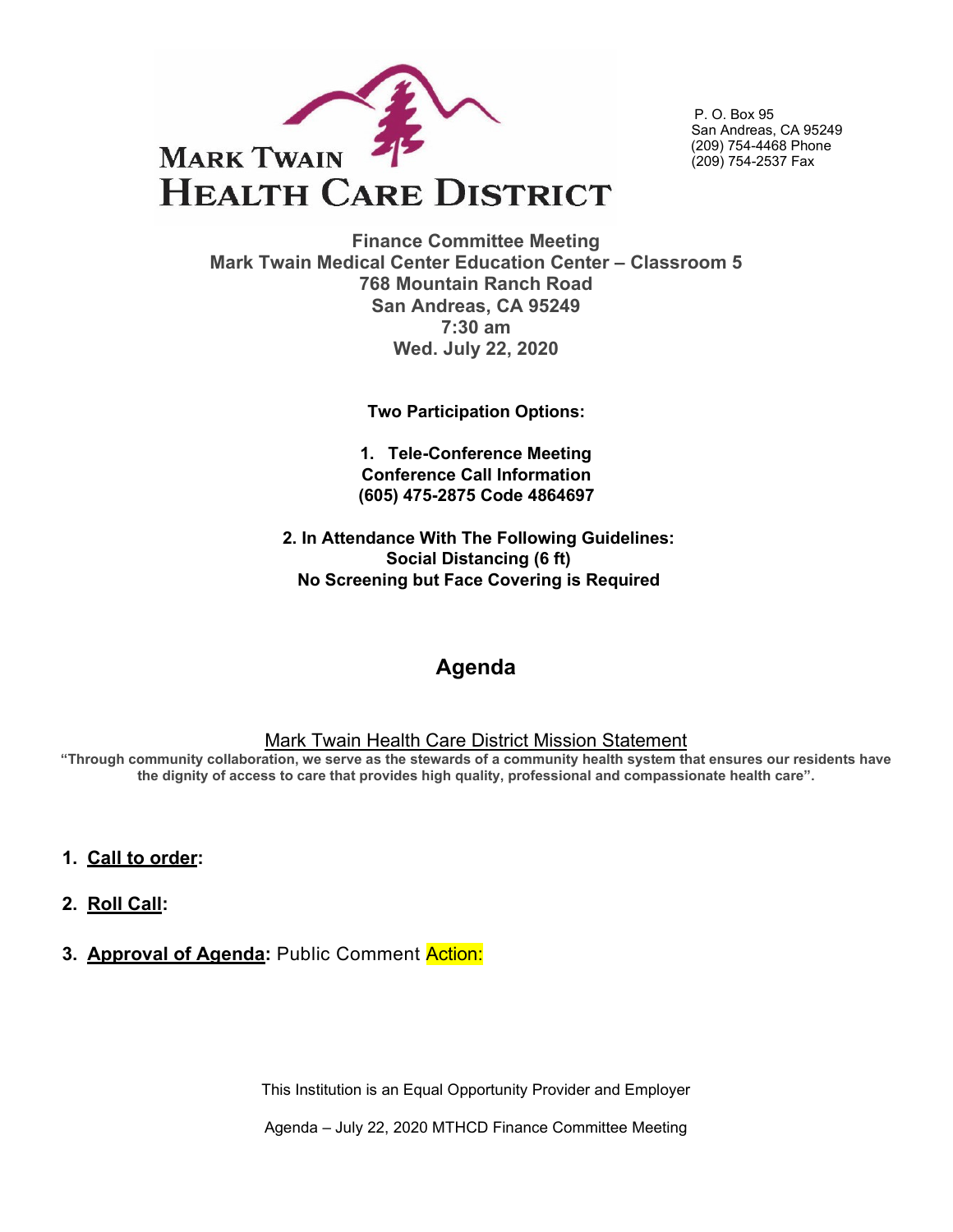## **4. Public Comment On Matters Not Listed On The Agenda**:

The purpose of this section of the agenda is to allow comments and input from the public on matters within the jurisdiction of the Mark Twain Health Care District not listed on the Agenda. (The public may also comment on any item listed on the Agenda prior to Committee action on such item.) **Limit of 3 minutes per speaker**. The Committee appreciates your comments however it will not discuss and cannot act on items not on the agenda.

### **5. Consent Agenda:** Public Comment Action

All Consent items are considered routine and may be approved by the Committee without any discussion by a single roll-call vote. Any Board Member or member of the public may remove any item from the Consent list. If an item is removed, it will be discussed separately following approval of the remainder of the Consent items.

#### **A. Un-Approved Minutes:**

• Finance Committee Meeting Minutes for June 24, 2020

- VSHWC Construction Finance:
- FEMA Disaster Relief:
- New Bookkeeper:
- **7. Accountant's Report:** Public Comment Action:……………………………………………..Mr. Wood
	- June 2020 Financials Will Be Presented to The Committee: Public Comment Action
	- Distribute Final Budget:

#### **8. Treasurer's Report:**

• Reserve Account Allocations: Public Comment Action

#### **9. Comments and Future Agenda Items**:

#### **10. Next Meeting:**

- The next meeting will be on Wed. August 26, 2020.
- **11. Adjournment:** Action

This Institution is an Equal Opportunity Provider and Employer

Agenda – July 22, 2020 MTHCD Finance Committee Meeting